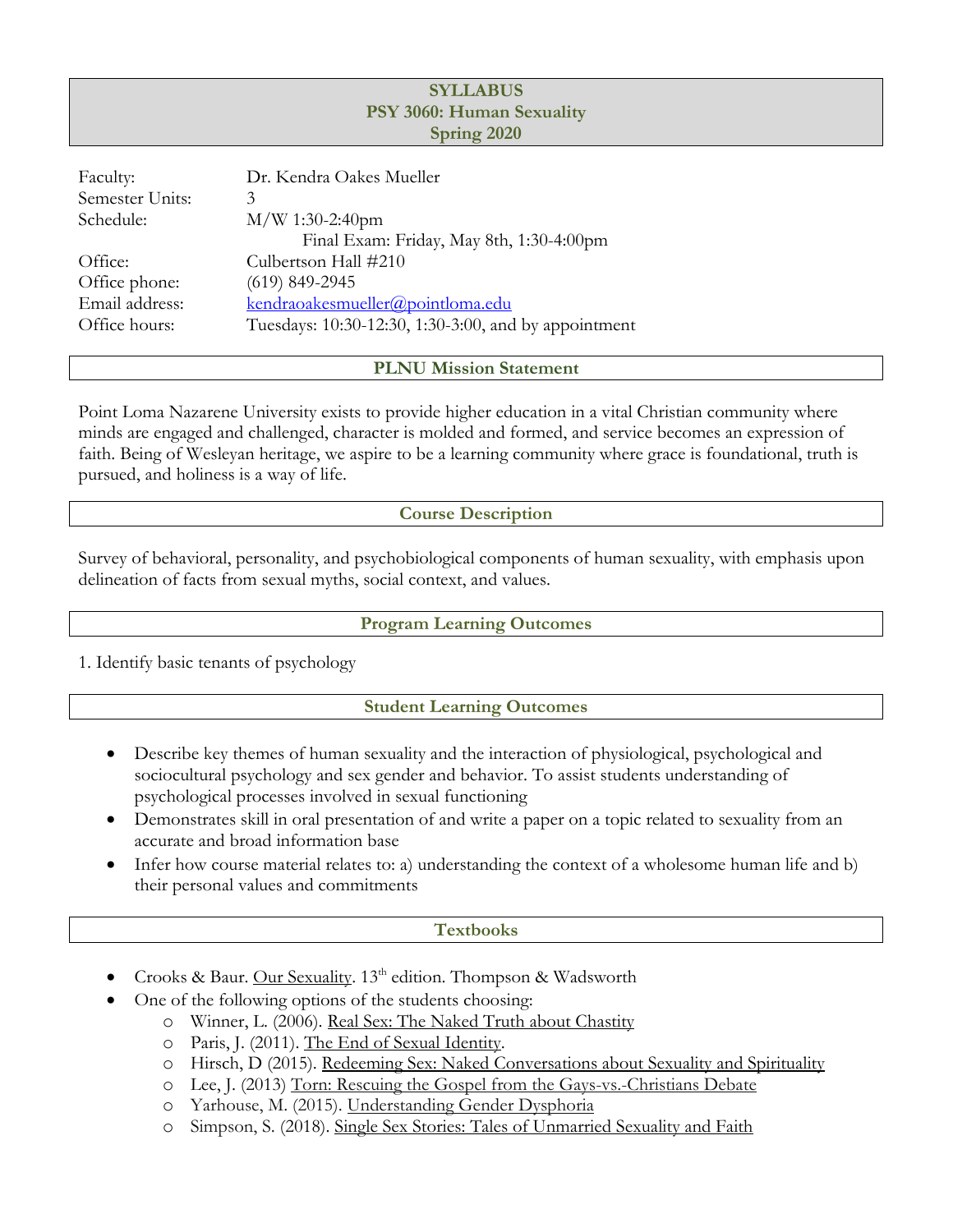Other material on canvas

## **Attendance**

Regular class attendance and participation are considered minimal requirements to be met. There are no allowed or excused absences except when absences are necessitated by certain university-sponsored activities and are approved by the Provost. Students involved in these activities, should notify the professor during the first week of classes to develop an appropriate plan for the semester. Current PLNU catalogue states "Whenever the number of accumulated absences in class, for any cause exceeds 2 weeks (**4 sessions**), the faculty member is to notify the Associate Provost for Academic Administration, which may result in deenrollment". *Attendance, participation and level of respect* displayed to guest speakers will be important aspects of your grade particularly if you are on the borderline between two letter grades.

## **I. Grading**

A minimum of 50% is needed to pass the course. The final grade will be computed on the following basis:

- 1. 45% Exams (5) (lowest exam will be dropped)
- 2. 20% Current Issues Papers (3)
- 3. 10% Speaker Response Papers (3)
- 4. 5% Quizzes
- 5. 10% Book Review
- 6. 10% Final Exam

Point Loma Nazarene University: Psychology Department, Academic Guides

| Z Score                   |                  |       | Percentage Score |              |
|---------------------------|------------------|-------|------------------|--------------|
| А                         | 1.33             | $A =$ | 93-100%          | Total points |
| $A-$                      |                  | А -   | 90-92%           |              |
| $B+$                      | 0.67             | $B +$ | 88-89%           |              |
| B                         | 0.33             | Β     | 84-87%           |              |
| $B-$                      | $\left( \right)$ | $B -$ | 80-83%           |              |
| $\overline{C}$            | $-0.33$          | $C +$ | 77-79%           |              |
| $\overline{C}$            | $-1$             | Ċ     | 70-76%           |              |
| $\overline{C}$            | $-1.33$          |       | 65-69%           |              |
| $D+$                      | $-1.67$          | $D +$ | $62 - 64%$       |              |
| D                         | $-2$             | D     | 55-61%           |              |
| $\overline{D}$            | $-2.33$          |       | $50 - 54%$       |              |
| $\boldsymbol{\mathrm{F}}$ | $< -2.33$        | F     | 49%              | or below     |

# **DEPARTMENT FACULTY NORMAL CURVE GUIDES**

## **Test Policies**

If a student cannot take a test due to any circumstances the student needs to notify the professor prior to the examination (in person or by phone/email). Any missed exam will result in a **5% deduction** taken from the final grade of that exam (whether taken early or late).

**Assignments**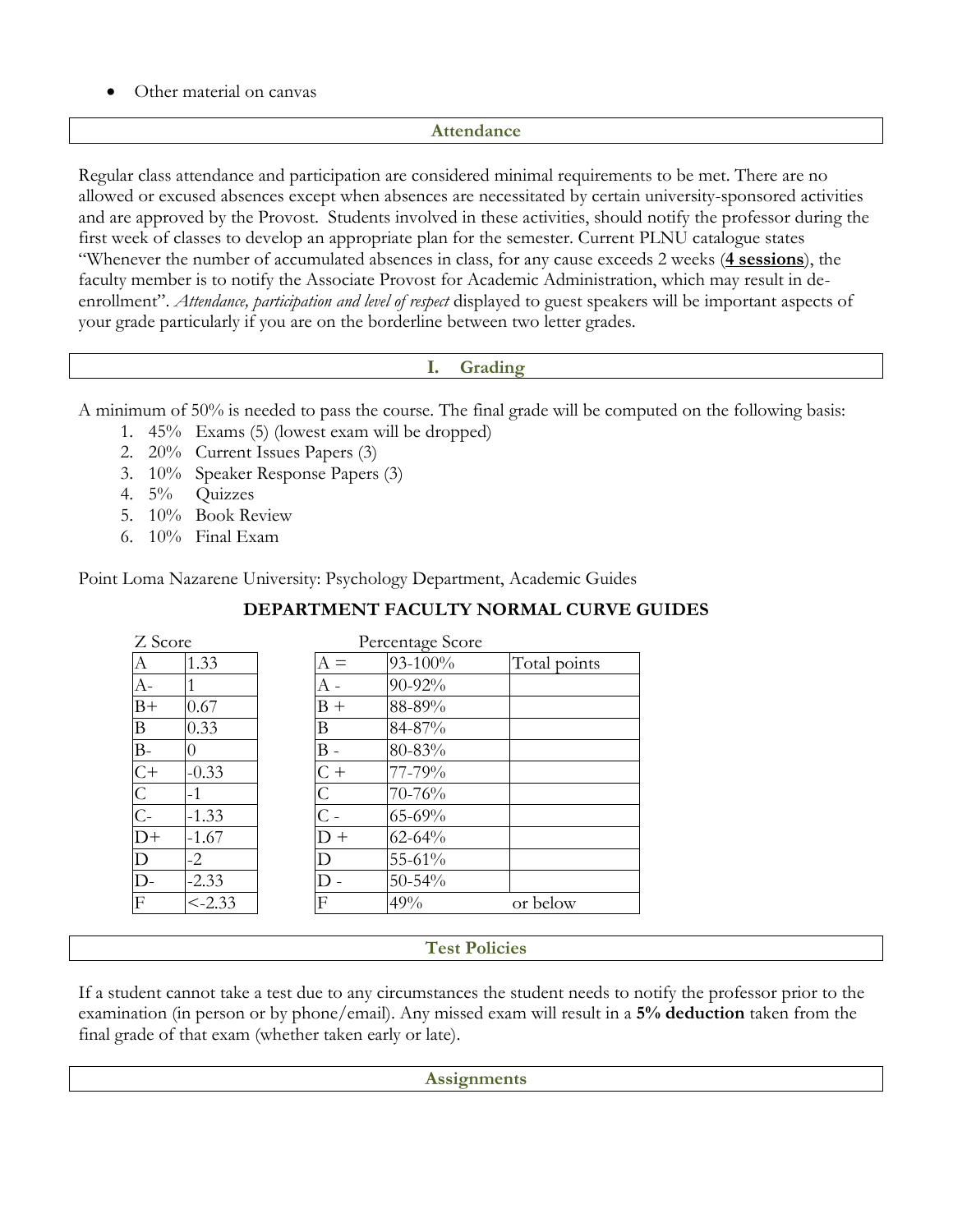## **Speaker Response Papers**

Students will complete 3 response/reflection paper following lectures presented by guest speakers. These will consist of interacting with the speaker's information and your own thoughts, feelings and reflection around that specified topic. Your reflection paper should be a minimum of one page, be typed, and double-spaced using **1 inch margins 12-point font size in Times New Roman**. Grade reductions will result from large font, large margins and/or large spacing between lines on the page. You must do your own work. Work that appears to be copied will earn 0 points. You need to be present for the presentation in order to write a response on that topic. These are due on the class period following the guest speaker's lecture you choose to respond to. Papers will be submitted via canvas.

## **Current Issues Reflections**

You will complete three separate reflection papers which will be based on readings discussing current debates or issues in the field of human sexuality. You will be responsible for obtaining the reading from canvas and then writing a minimum 2-page reflection. Your reflection paper should be typed, and double-spaced using **1 inch margins 12-point font size in Times New Roman**. Your reflection should demonstrate that you have completed the reading; you have a working understanding of the issue discussed, and your personal thoughts on that specific issue. Papers will be submitted through canvas.

### **Book Review**

You will choose to read **one** of the books listed above in the course materials. You will complete a minimum 3-pg review of the book. This review should demonstrate that you have completed the reading, and communicate your personal thoughts on the issues addressed in the book. Your reflection paper should be typed, and double-spaced using **1 inch margins 12-point font size in Times New Roman** Papers will be submitted through canvas.

### **Online quizzes**

You will be given an online quiz for each chapter of the book which will be comprised of 5 questions pulled from a test bank. You can take the quizzes as many times as you would like, but each time the questions will be pulled randomly from the test bank. You highest score on a quiz will be kept as your final score.

### **Late Policy**

Any missed or late assignments will result in a **5% deduction** taken from the final grade of that exam or assignment. These deductions occur one time for each exam or assignment and are not cumulative by length of time. All late or missed work must be turned in by the last week of class (**Friday by 11:59pm**), prior to final exams to receive credit.

### **Academic Accommodations**

All students are expected to meet the minimum standards for this course as set by the instructor. Students with learning disabilities who may need accommodations should first discuss options and services available to them in the Academic Support Center (ASC) during the first two weeks of the semester. The ASC, in turn, will contact professors with official notification and suggested classroom accommodations, as required by federal law. Approved documentation must be provided by the student and placed on file in the ASC prior to the beginning of the semester.

### **Academic Dishonesty**

Students should demonstrate academic honesty by doing original work and by giving appropriate credit to the ideas of others. As stated in the university catalog, "Academic dishonesty is the act of presenting information,